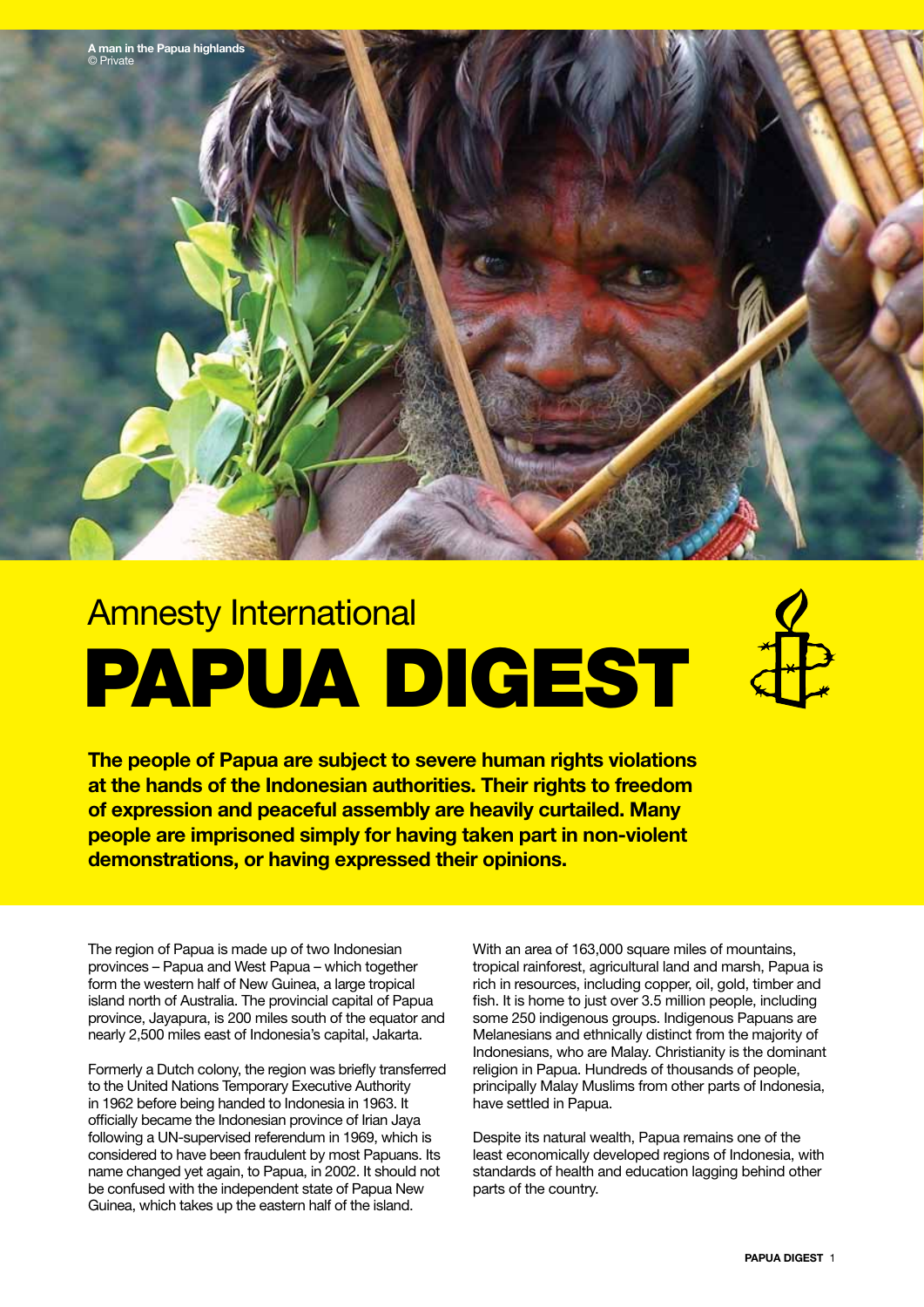

# indonesia



People in the Papua **highlands.**

Various groups have opposed Indonesian rule by both violent and non-violent means since the 1960s. The main armed opposition group is the Free Papua Movement (Organisasi Papua Merdeka, or OPM). A 2002 Amnesty International Report (*Indonesia: Grave Human Rights Violations in Wasior, Papua*) found that counter-insurgency operations by the Indonesian security forces against the OPM had resulted in gross human rights violations, including extrajudicial executions, enforced disappearances, torture and arbitrary detentions. The 2002 report also found that the OPM had carried out sporadic attacks mainly on military and police targets, although civilians had also on occasions been targeted and suffered human rights abuses.

Within this context, anyone suspected of supporting Papuan independence can become subject to human rights violations by police and security forces, including unlawful killing, torture and beating. Such treatment is meted out to non-violent as well as violent opponents of the status quo. International human rights organisations and journalists face severe restrictions on their ability to work freely and visit the area.

Although the government has a duty to protect its citizens, Indonesian authorities have often reacted excessively in Papua. This, and the authorities' persistent failure to bring those responsible for human rights abuses to account, fuels feelings of resentment and injustice.



#### **Mistreatment of suspects and torture**

Police torture or other ill-treatment is widespread during arrest, interrogation and detention in Indonesia. Those from poor and marginalised communities are particularly vulnerable to violations by police and security forces. So too are peaceful political activists in areas where there are historic pro-independence movements, such as Papua.

In recent years, Amnesty International has received reports indicating that mistreatment of suspects is frequent in Papua.

At least nine individuals were tortured and ill-treated by police or military between May and November 2007; at least six of them died as a result. Ill-treatment includes beatings, threats, piercing with needles (*'disuntik'*) and shooting at close range. Amnesty International cannot confirm all such allegations, but is unaware of any independent and impartial investigation having been conducted, although complaints in relation to some cases have either been submitted to the police or military, or to Komnas HAM, the Indonesian Human Rights Commission (see page 4).

A video published online in October 2010 showed Papuans being kicked and physically abused, in some instances by men in uniform. Another recent police video obtained by human rights groups showed the Papuan political activist Yawan Wayeni, who had severe abdominal injuries, receiving no assistance from police officials just before his death. Yawan Wayeni had reportedly been arrested by members of the Police Mobile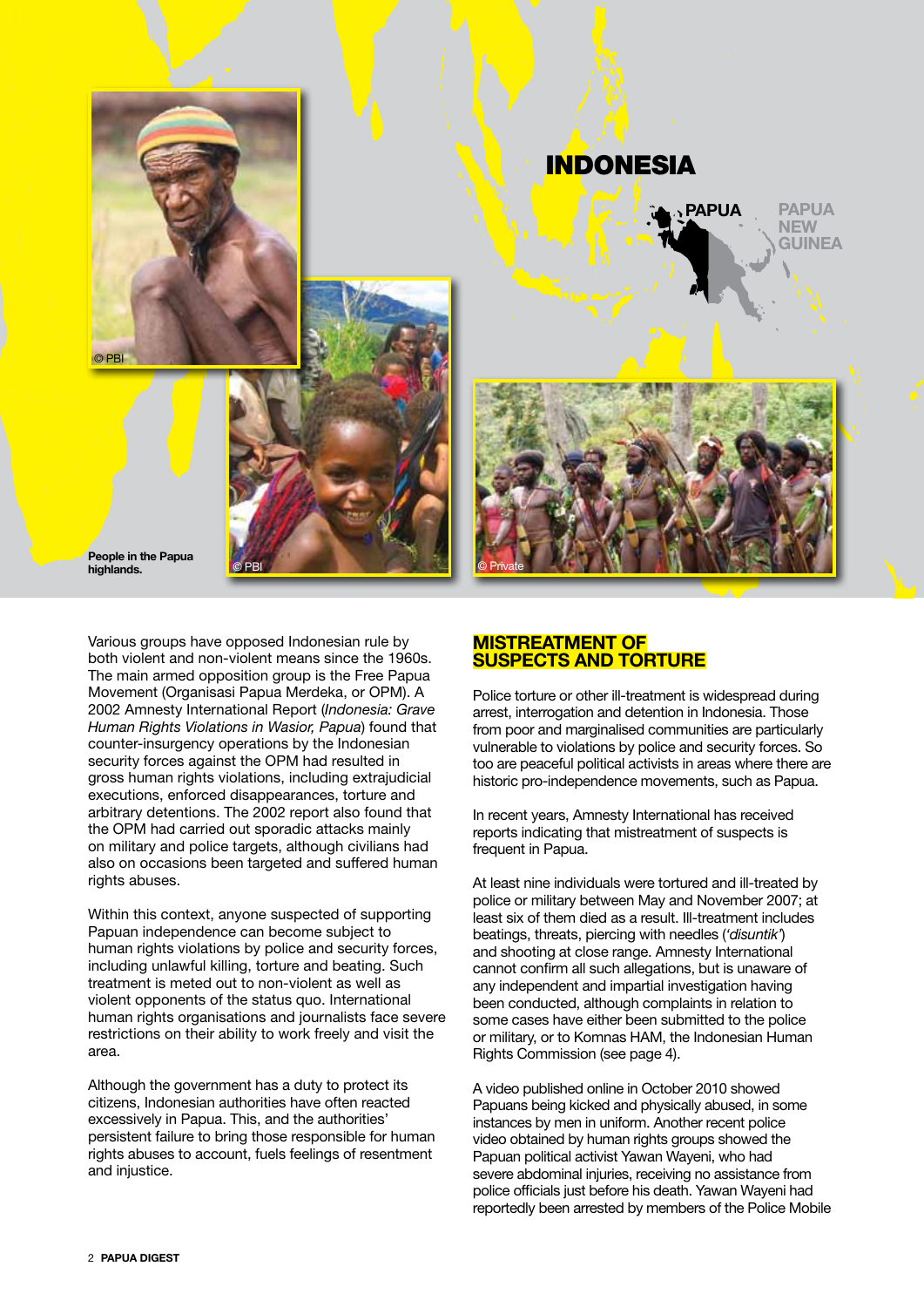#### Abduction and torture: THE CASE OF YANE WAI

On 26 September 2007, Yane Waromi, 19, was reportedly abducted from the street in Abepura by three men from the intelligence services. According to reports, the student at the Law Faculty of Cenderawasih University was detained for 18 hours in a private house in Jayapura during which he was tortured. He was reportedly threatened at gunpoint, and his body, including his fingers, feet, wrists, elbows, knees, back and stomach were repeatedly pierced with needles. Yane was forced to confess about the alleged

pro-Papuan independence activities of his father, Edison Waromi. The intelligence agents reportedly telephoned Yane's mother to make her listen to her son being tortured, threatening to kill him unless his father ceased his alleged activities. Yane was forced into close proximity with a hot oven to be 'cooked'. He eventually managed to escape. Although reports indicate that Yane has physically recovered, he is still traumatised by the experience and has not returned to university. One of his friends submitted a formal complaint to the Abepura police, but the investigation has been halted because Yane was too frightened to pursue the process.

Brigade in August 2009 at his house on Yapen Island.

In December 2009, Amnesty International wrote to the national head of police about a pattern of police abuse in the town of Nabire. Between December 2008 and April 2009, police allegedly used unnecessary and excessive force against demonstrators, injuring at least 21 people. Police also repeatedly beat and otherwise ill-treated at least 17 people during and after arrests in the same period. Amnesty received further credible information on two cases of unlawful killings by security forces in Papua in April and June 2009.

To date, Amnesty has still not received a written response to this letter, and is unaware of any independent and impartial investigation into these reports.

In January 2009, the Indonesian police issued a new regulation on the use of force, largely in line with the UN Basic Principles on the Use of Force and Firearms. In June 2009, the police issued a further regulation on the implementation of human rights principles. However, internal and external accountability mechanisms to deal with police abuse remain weak, and reports of torture by members of the security forces often go unchecked and unpunished, without any independent investigation.

As a state party to the Convention against Torture and Other Cruel, Inhuman or Degrading Treatment or Punishment (UNCAT), Indonesia is legally bound to prohibit torture and other ill-treatment in all circumstances. The National Constitution and the 1999 Human Rights Act also prohibit torture. However,

Indonesia's Criminal Code has yet to incorporate a definition of torture that is in line with the UNCAT, or to clarify sanctions against it.

Amnesty International recognises that there is some armed violence in Papua and that the Indonesian government has an obligation to protect its citizens. Nevertheless, there is an absolute prohibition on torture and other ill-treatment under international law.

#### **Impunity**

There continues to be a lack of effort to fully investigate and try before civilian courts police officials accused of human rights violations in Papua, and elsewhere in Indonesia, past and present.

Despite commitments at the national level for police reform, this situation nurtures a climate of impunity, which may give the impression that Indonesian authorities tolerate or even condone human rights violations committed by its police and security forces. Allegations of human rights violations committed by the military often go unchecked or are dealt with before military tribunals without transparency. Many victims of human rights violations are still awaiting justice.

In September 2009, the Special Committee on Disappearances 1997-1998 of the House of People's Representatives urged the government to create an *ad hoc* human rights court to try those responsible for enforced disappearances. They also urged the

#### CLIMATE OF FEAR

On 6 April 2009, police opened fire on a protest in the city of Nabire, injuring at least seven people including a 10-year-old boy who was shot as he walked home from school. A police officer was also injured by an arrow. Police beat and otherwise ill-treated Monika Zonggonau, Abet Nego Keiya and 15 other political activists during and after their arrest. On 9 April, the body of Abet Nego Keiya was found at Waharia village, Nabire district.

### **'I am innocent. For now I want my rights as a Papuan. I am hurt and wounded… we are not guilty but… we have never had justice.'**

Monika Zonggonau, imprisoned for peaceful protest in Nabire, 4 August 2009.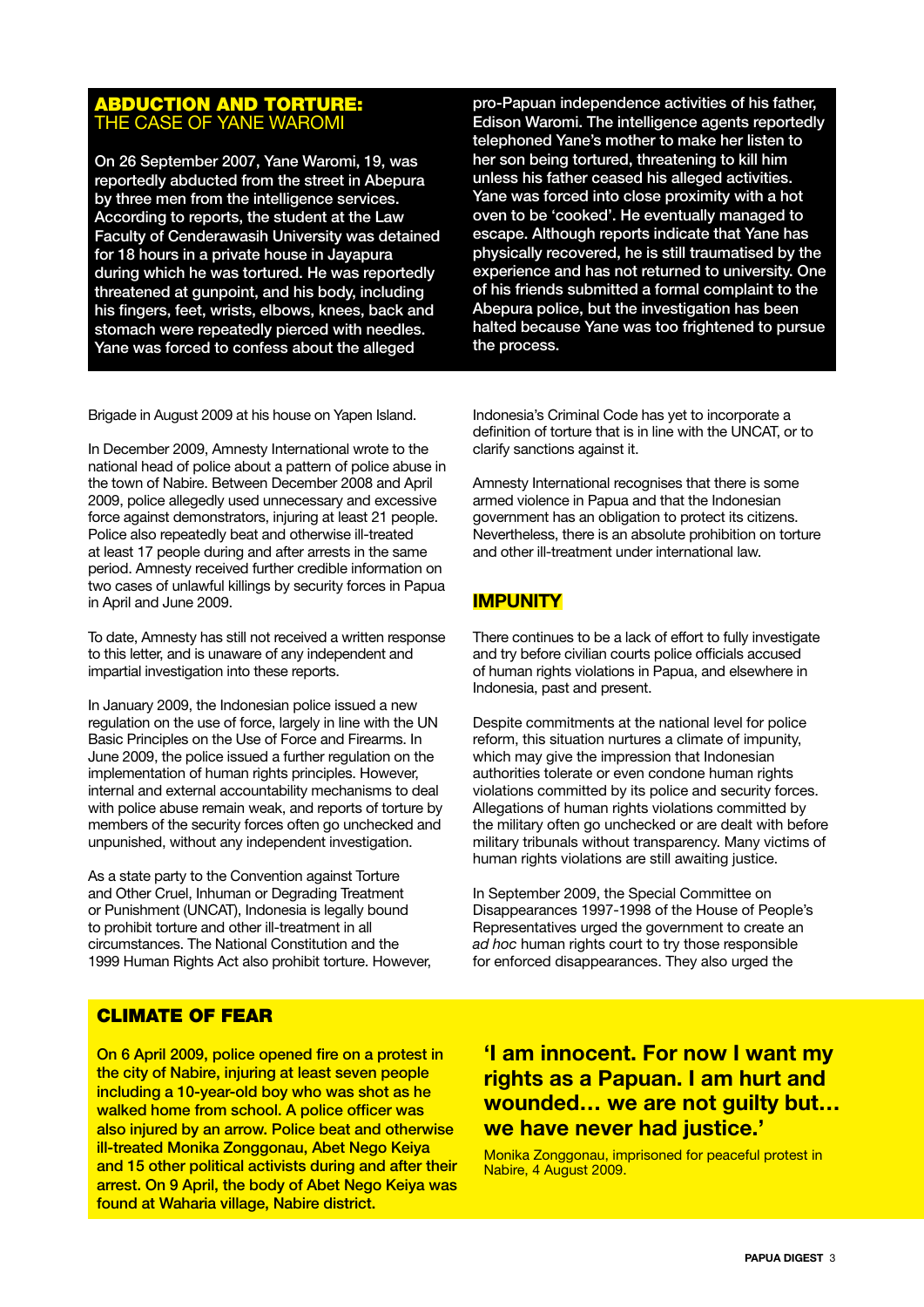#### INDONESIAN HUMAN RIGHTS COMMISSION: Komnas HAM

Komnas HAM, the National Human Rights Commission created by Presidential Decree No. 50 in 1993, is the main external complaints mechanism. Komnas HAM's mandate, as laid out in Decree 50, is to 'monitor and investigate the implementation of human rights and present views, considerations and suggestions to state institutions on the implementation of human rights' (Article 5c). The Human Rights Act clarifies that Komnas HAM 'functions to study, research, disseminate, monitor and mediate human rights

government to ratify the International Convention for the Protection of All Persons from Enforced Disappearance. The government signed the treaty in September 2010.

Amnesty International is concerned at the lack of independent complaint and investigation mechanisms in place. This is aggravated in practice by the inadequate protection received by staff working for Komnas HAM, the national human rights commission (see box above). The former head of the Papuan branch of Komnas HAM, Albert Rumbekwan, received persistent threats in 2007, during a period in which alleged cases of torture and ill-treatment took place. This climate of fear, coupled with the lack of a strong and independent complaints and investigation mechanism, means that victims and their families are unable or unwilling to make complaints and get effective access to justice.

issues' (Article 16). At the time of its inception, critics were concerned that Komnas HAM had been founded as a means of deflecting international political pressure regarding human rights violations in Indonesia. However Komnas HAM has to some extent managed to gain some legitimacy both within Indonesia and abroad and have carried out numerous inquiries into cases of human rights violations as well as written a range of reports on human rights issues in the country. Nevertheless its weak mandate and attempts by the authorities to erode further power has severely limited its capacity and ability to play an effective oversight role.

#### **Freedom of expression**

Amnesty International has documented dozens of arrests over the years of political activists who have peacefully called for independence from Indonesia, particularly in areas where there has been a history of pro-independence movements such as Papua. Amnesty International takes no position whatsoever on the political status of any province of Indonesia, including calls for independence. However the organisation believes that the right to freedom of expression includes the right to peacefully advocate referendums, independence or other political solutions.

Human rights defenders are regularly intimidated and harassed in Papua. Since late 1998, hundreds of people have been tried in connection with activities in support of independence. At least 38 people are currently imprisoned for peaceful activities, including organising or



#### Imprisoned for peaceful protest: **ILEP KARMA AND** Yusak Pakage

Former civil servant Filep Karma and student Yusak Pakage were among approximately 200 people who took part in a peaceful ceremony in Abepura, Papua Province on 1 December 2004. In commemoration of the declaration of Papuan independence in 1962, the Morning Star flag was raised. Police advanced on the crowd, firing warning shots and beating

people with batons. Filep was arrested at the demonstration and was reportedly beaten on the way to the police station. Yusak was arrested when he went to protest over Filep's detention.

The pair were convicted of treason on 26 May 2005, receiving prison sentences of 15 (Filep) and

#### 10 years (Yusak).

Yusak was granted a presidential pardon and released in July 2010, having served half his sentence, but Filep remains in prison. Amnesty International considers him to be a prisoner of conscience.

During their trial, police responded with extreme force to large demonstrations outside the courthouse on 10 May 2005. Many people were injured. A senior police officer was dismissed as a result, but did not face criminal charges. There has been no formal inquiry.

Conditions in Abepura prison are reportedly poor. According to prisoners food is inadequate, and some prisoners have complained that there is insufficient access to drinking water.

Filep Karma was allowed medical treatment in July 2010 and was able to travel to Jakarta with his family and some friends to undergo prostate laser surgery. He returned to prison at the end of July.

**Yusak Pakage**  © Private

**DAM OR**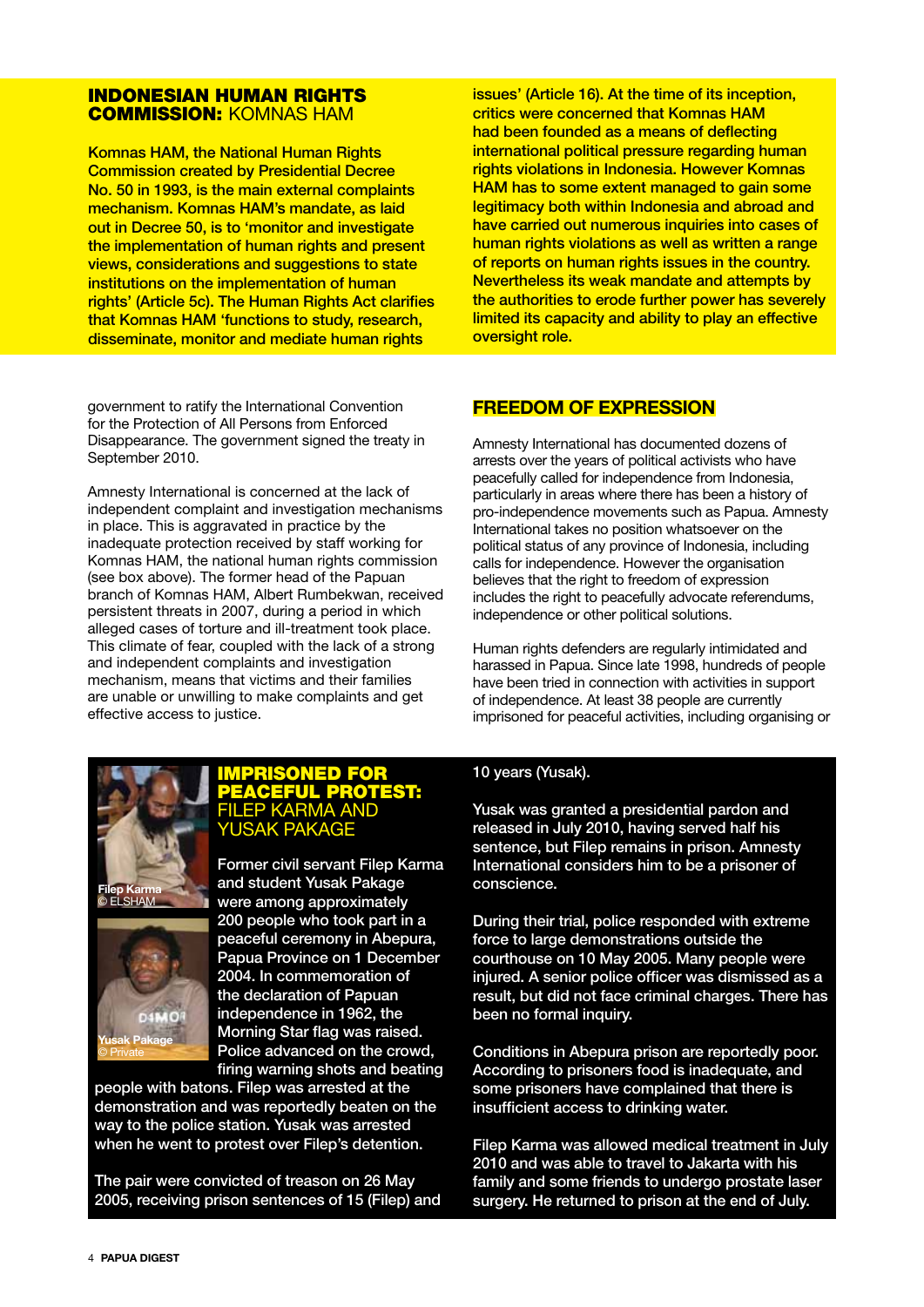#### **AGAINST HUMANITY? SIOR AND WAMENA CASES**

In 2001 a counter-insurgency operation in Wasior sub-district displaced hundreds of villagers and destroyed dozens of houses. Local human rights organisations estimate that over 140 people were detained, tortured or otherwise ill-treated. One person died in custody as a result of torture, while at least seven people are believed to have been extrajudicially executed.

In a series of police raids in Wamena sub-district in 2003, nine civilians were killed, 38 tortured, 15 arbitrarily arrested and thousands displaced from their villages to refugee camps, where 42 people died from exhaustion and hunger.

attending meetings in which the political status of Papua has been discussed, or at which the Morning Star flag, a symbol of Papuan independence, has been raised.

The rights to free expression, opinion and peaceful assembly are guaranteed under the National Constitution and the International Covenant on Civil and Political Rights (ICCPR), to which Indonesia is a party. While the Indonesian government has the duty and the right to protect life and to maintain public order within its jurisdiction, it must ensure that any restrictions to freedoms of expression and peaceful assembly are no more than is permitted under international human rights law.

Repressive legislation continues to be used throughout Indonesia to limit freedom of expression, in violation of articles of the ICCPR. Indonesia has now ratified the ICCPR, which came into force in the country on 23 May 2006. However, to Amnesty's knowledge, no steps have been taken to amend the Indonesian Criminal Code to bring it into line with such international standards.

#### **Maternal health**

Standards of health in Papua are lower than the average for other regions of Indonesia.

The maternal mortality rate is among the highest in Indonesia, particularly in poor and marginalised communities. Many women die through complications during pregnancy and childbirth, or because of unsafe abortions.

In September 2009 a new health law was passed in Indonesia, permitting abortion in certain circumstances – if the pregnancy can harm the mother and/or infant or if it results from a rape which causes psychological trauma to the victim. Local non-governmental organisations criticised the new law because it discriminates against unmarried women, particularly concerning access to information on sexuality and reproduction.

In September 2004, Komnas HAM submitted inquiry reports to the Indonesian attorney general's office indicating that it had found initial evidence suggesting that security forces had committed crimes against humanity, including acts of torture, in Wasior in June 2001and Wamena in 2003. The files in both cases were reportedly returned by the attorney general's office to Komnas HAM in late December because they were deemed to be incomplete. Amnesty International has been told that the files have since been resubmitted by Komnas HAM to the attorney general. In April 2005 the attorney general's office started a follow-up investigation into the Wasior case, but could not advance it because there was no budget to send a team to the field to conduct further investigations. To date there have been no new developments.

An Amnesty report released in November 2010 *Left Without a Choice: Barriers to Reproductive Health in Indonesia* details the consequences of denving access to sexual health services for women in Indonesia. It describes how government restriction and discriminatory traditions threaten the lives of many Indonesian women and girls by putting reproductive services out of their reach.

At 228 per 100,000 live births, Indonesia's maternal mortality rate is at least four times higher than in neighbouring countries such as China (56), Malaysia (41) and Thailand (44). According to official government figures, unsafe abortions are responsible for between five and 11 per cent of maternal deaths in Indonesia. A woman or girl seeking an abortion (the legal age for criminal responsibility in Indonesia is eight), or a health worker providing one, may be sentenced to up to four and 10 years' imprisonment respectively.

Domestic violence in Indonesia is a serious problem. In 2010, Indonesia's National Commission on Violence against Women reported a 263 per cent increase in the number of reported cases (143,586 cases) of violence against women compared with the previous year (54,425 cases).

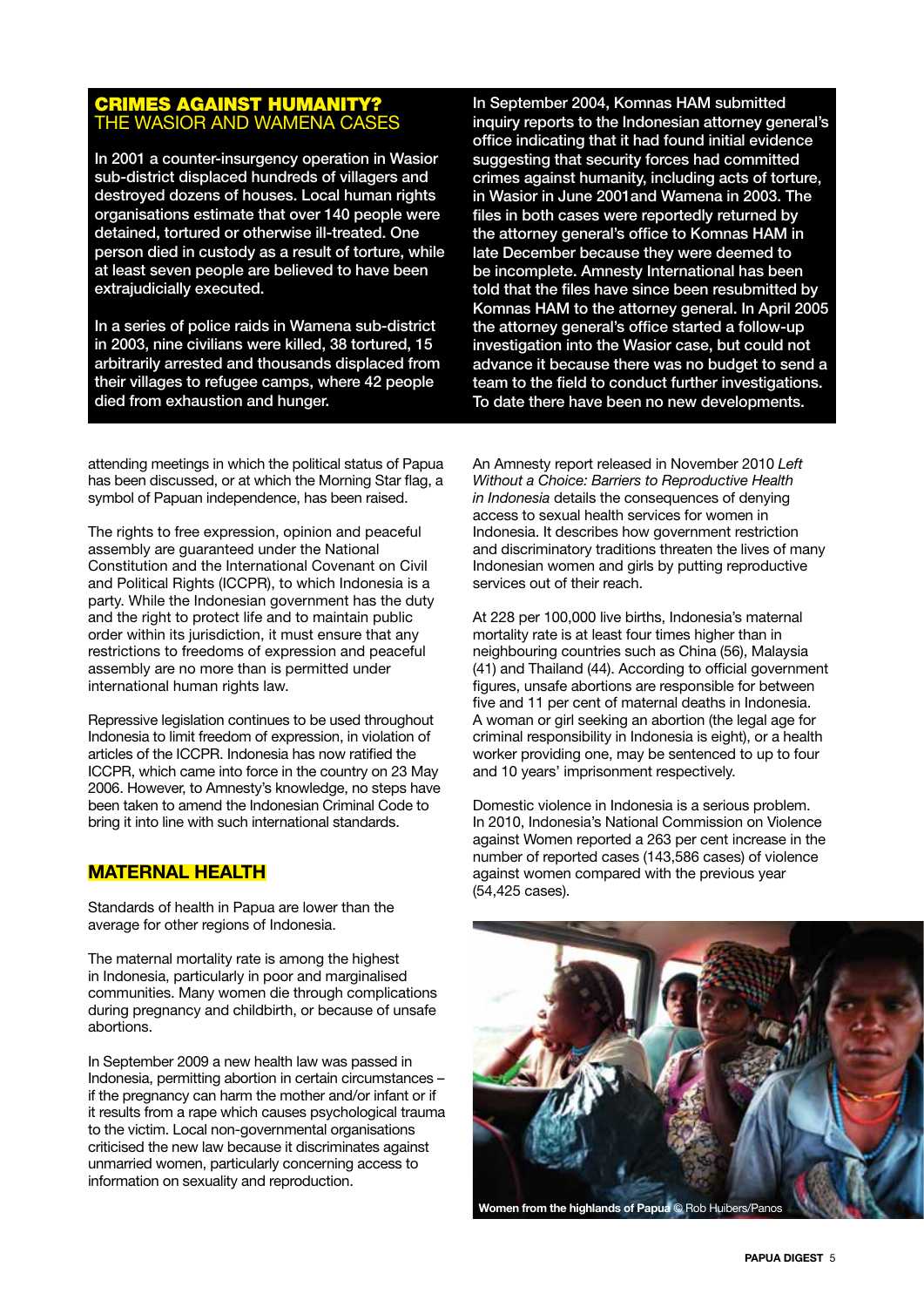#### **AMNESTY'S CAMPAIGN**

Amnesty International urges the Indonesian government to:

- Initiate an independent investigation, to be led by the Komnas HAM, into reports of torture and other illtreatment in Papua over the last two years.
- Immediately and unconditionally release all individuals detained or imprisoned solely for the peaceful exercise of their right to freedom of opinion, belief, expression and association.
- Make public commitments that there will be no further arrest of people engaging in the peaceful exercise of their right to freedom of opinion, belief, expression and association.
- Ensure that prison conditions and the treatment of prisoners meet standards set in Indonesian law as well as UN Standard Minimum Rules on the Treatment of Prisoners.
- Undertake comprehensive, effective and independent investigations into the many allegations of human rights violations in the past in Papua. The results of these should be made public and individuals against whom there is sufficient evidence should be brought to trial.
- Repeal or amend Articles 106 and 110 of the Criminal Code so that these articles are no longer used to criminalise freedom of expression.
- Issue a standing invitation to the UN Special Rapporteur on Freedom of Expression.
- Ratify and implement the Optional Protocol to the Convention Against Torture which is intended to establish a preventive system of regular visits to places of detention.

#### **GUIDANCE FOR ACTIVISTS**

Amnesty International does not take a position on claims of self-determination in Indonesia or in any other state. Amnesty International's work on Papua and West Papua provinces should not be construed as supporting the independence aspirations of Papuan activists. However, consistent with international law and basic human rights, Amnesty International supports the right of all individuals, including Papuan independence supporters, to peacefully exercise their right to freedom of opinion, belief, expression and association. They should be able to exercise this right free from intimidation and without fear of arrest or detention.

When taking action on this issue, remember and reiterate this to members of the public, the media, or other activists. Make this clear if your campaigning activity is in collaboration with (or perceived to be in collaboration with) any other group or persons that publicly support the independence aspirations of Papuan activists.

Please speak to the Indonesia country coordinator Paul Hainsworth (PA.Hainsworth@ulster.ac.uk) or Amnesty

International UK staff for further guidance if you are unsure about your campaigning plans.

#### **TAKE ACTION**

#### Release Filep Karma

Amnesty International takes no position on the political status of any province of Indonesia, but believes that the right to freedom of expression includes the right to peacefully advocate referendums, independence or other political solutions. Amnesty International therefore considers Filep Karma to be a prisoner of conscience and is calling for him to be released immediately and unconditionally.

Send the appeal below to the Indonesian authorities, by post or fax, urging them to release Filep Karma.

Mr Basrief Arief Attorney General Office of the Attorney General of the Republic of Indonesia Jl. Sultan Hasanuddin No.1 Kebayoran Baru Jakarta Selatan 12130 Indonesia Fax: + 62 21 725 0213

#### **SAMPLE LETTER**

*I welcome the news that after months of delay Filep Karma was finally given access to medical treatment.*

*As you are no doubt aware, Filep was arrested in 2004 after participating in a peaceful ceremony. He is a prisoner of conscience detained in breach of his right, under international law, to peacefully demonstrate.*

*Please now take immediate steps to secure his release.*

#### **AMNESTY INTERNATIONAL REPORTS**

- **Left without a choice: Barriers to reproductive health in Indonesia** (ASA 21/013/2010)
- **Indonesia: Jailed for waving a flag Prisoners of conscience in Maluku** (ASA 21/008/2009)
- **Unfinished business: Police accountability in Indonesia** (ASA 21/013/2009)
- **Indonesia: Briefing to the UN Committee Against Torture**
- (ASA 21/003/2008) • **Indonesia: Impunity and human rights violations in Papua**
- (ASA 21/015/2002) • **Indonesia: Appeal cases on Wasior, Papua** (ASA 21/035/2002)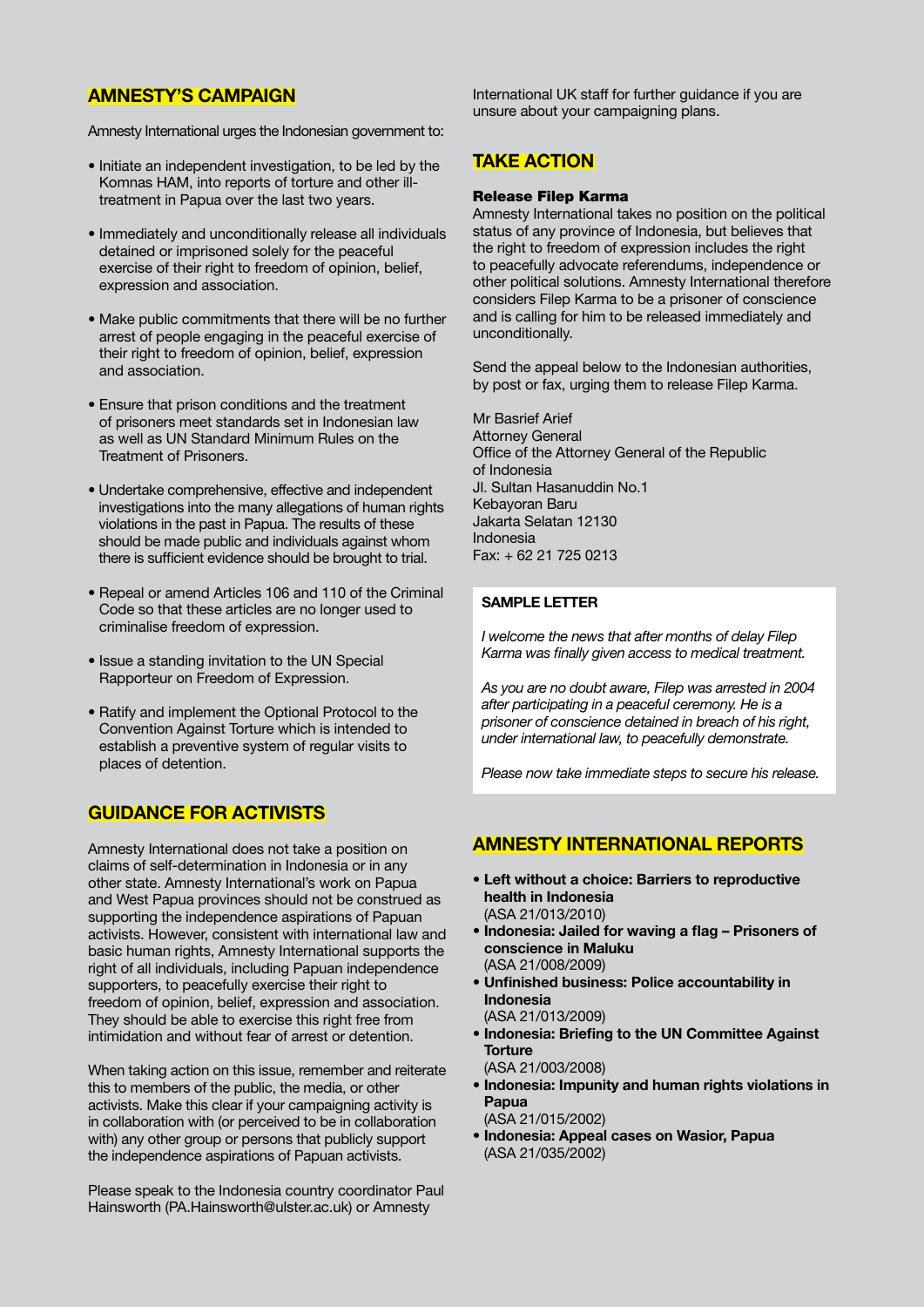## REPUBLIC OF INDONESIA: FACTS

Head of state and government Susilo Bambang Yudhoyono

Death penalty **Retentionist** 

**Population** 232.5 million

**Life expectancy** 71.5 years

Under 5-mortality (m/f) 37/27 per 1,000

**Adult literacy** 92 per cent

**www.amnesty.org.uk/papua**

**'While Amnesty International takes no position on the political status of any province of Indonesia, the right to freedom of expression, including the right to peacefully advocate referenda, independence or other political solutions, must be upheld.'**

Isabelle Arradon, Amnesty International's Indonesia Researcher.

**Indonesian police officers arrest Papuan pro-independance activists before a rally in Jayapura, October 2008** © AP